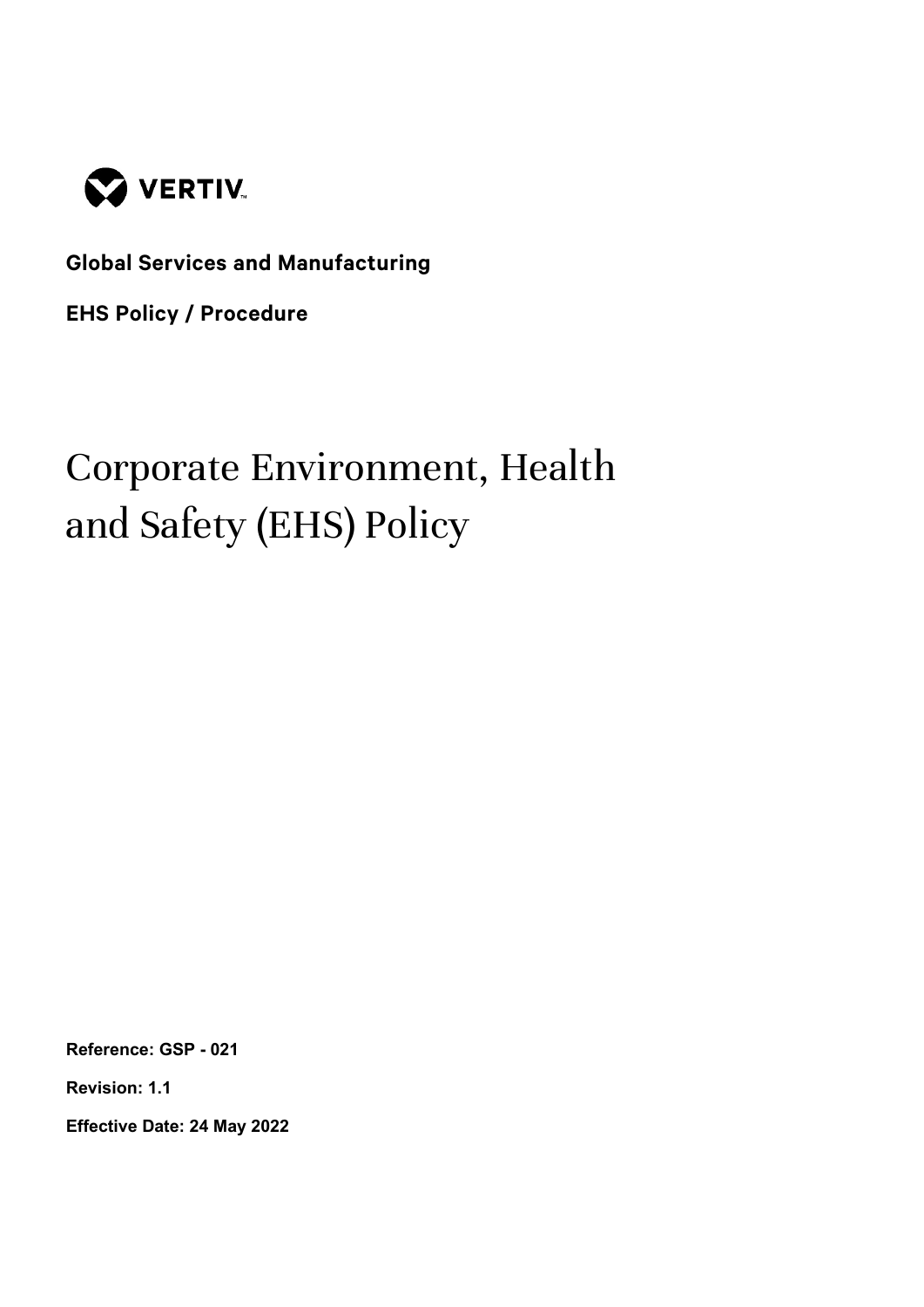# **STATEMENT OF GENERAL POLICY**

Vertiv is committed to providing a safe and environmentally sound workplace for all its associates, visitors, and customers. This is a core value of Vertiv and means that we do all things with safety in mind.

# **1. SCOPE**

1.1. The requirements contained in this policy are minimum, non-exclusive requirements, applicable to the establishment of general standards for environmental, health and safety activities and to insure that responsibility for their achievement to all managers, supervisors, and other employees throughout the corporation.

#### **2. MANAGEMENT RESPONSIBILITIES**

#### **Vice Presidents, Directors and Senior Managers**

2.1. These managers are accountable to the Chief Operations Officer (COO), who reports to the Chief Executive Officer (CEO), for the implementation and monitoring of the policy within their area of their responsibility.

#### **Global VP Facilities and Security**

- 2.2. The Global Vice President, Facilities and Security and their designees are responsible for coordinating effective EHS policies and controls across the organization.
- 2.3. The Global VP Facilities and Security is responsible for:
	- The production, maintenance, and application of the Company's EHS policies and ensuring that Vertiv's guidelines are consistent throughout the policy.
	- Monitoring and reporting on the effectiveness of elements contained within the policy.
	- The provision of general advice about the implication of laws.
	- The production and maintenance of EHS policies for each aspect of the services within the Company.

#### **Regional EHS Directors and Managers**

2.4. Regional EHS Directors and Managers are responsible for:

- Assisting in development and coordination of EHS policies to achieve and maintain compliance with applicable federal, state, and local codes and regulations
- Overseeing the identification and prioritization of EHS initiatives in support of business needs
- Supporting the EHS and business leaders in setting KPIs based on the global and regional expectations and needs as well as on the requirements of local laws and markets
- Managing the timely and consistent implementation of EHS required procedures
- Coordinating the efforts in the development, implementation, and facilitation of Safety Committees in all locations
- Reporting Safety KPI's on a quarterly basis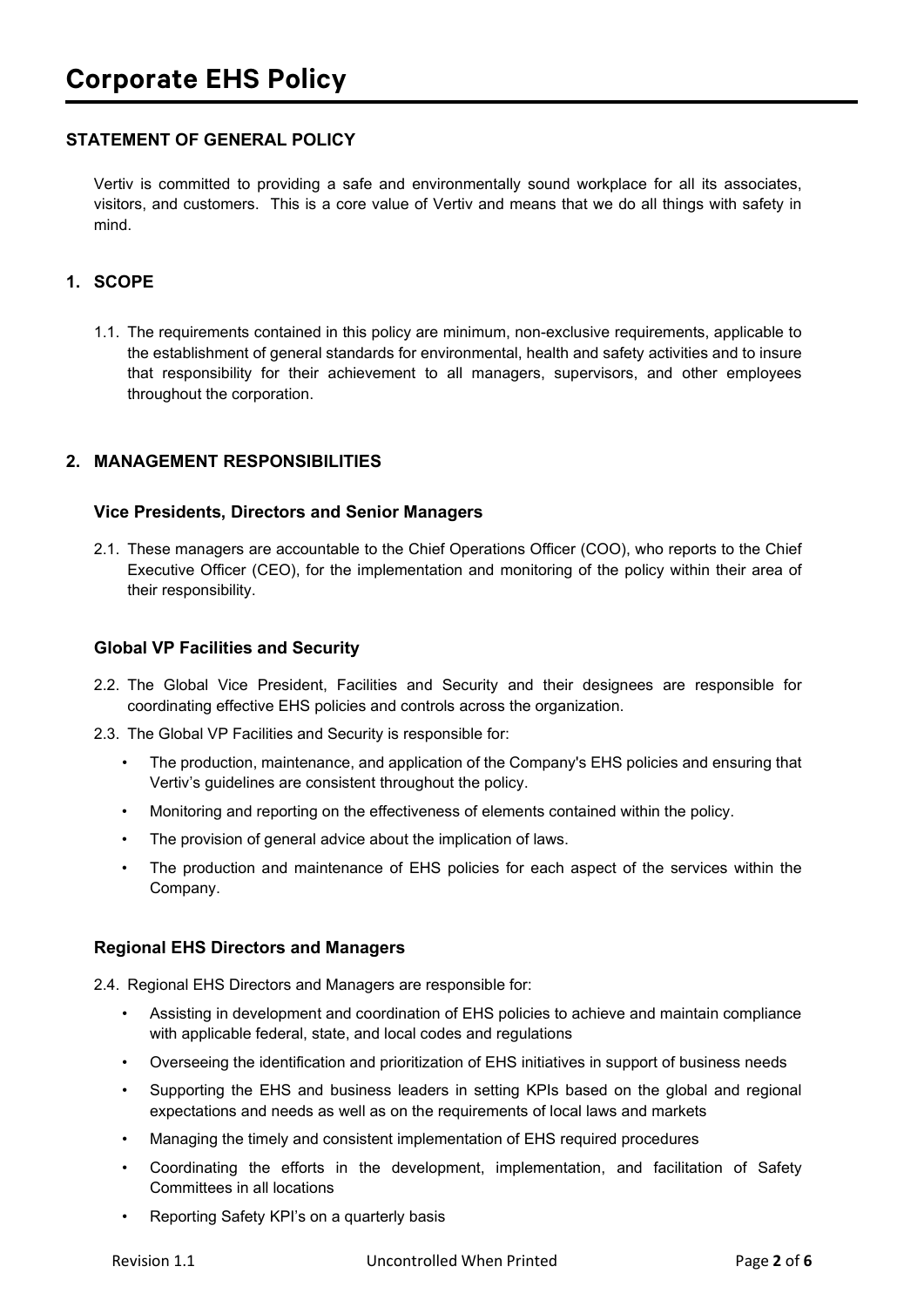- Overseeing the development and delivery of specific safety training programs
- Assigning work and provides direction for development and implementation of safety programs oriented to accomplish health and safety, emergency response and injury assistance standards
- Overseeing the design of a comprehensive ergonomic process
- Acting in an advisory capacity to business unit management regarding environmental, safety and health issues
- Working with the Procurement and Engineering teams to identify, evaluate, and control hazards associated with new equipment, processes, and modifications prior to the operation of the equipment or processes
- Conducting safety audits and hazard assessments when appropriate in conjunction with applicable safety programs and/or regulations

# **3. HEALTH SAFETY AND ENVIRONMENTAL MANAGEMENT PROCESS**

- 3.1. Vertiv believes that consideration of employee health, safety and the environment is an integral part of the management process. Therefore, Vertiv encourages managers and employees to approach health safety and environmental issues in a systematic way, by identifying hazards and problems, planning improvements, taking action and monitoring results so that the health and safety needs will be met from locally held budgets as part of day-to-day management.
- 3.2. If unpredictable EHS issues arise during the year, the Regional EHS Director or Manager, or their designee, must assess the degree of risk, in deciding the necessary resources and actions to commit to addressing these issues.

## **HEALTH, SAFETY AND ENVIRONMENTAL GUIDELINES**

- 3.3. It is the policy of Vertiv to require all managers to promote and enforce this policy. It should be considered the minimum standard for EHS for all departments and the work organized within them.
- 3.4. It is the responsibility of each Regional EHS Director or Manager to bring to the attention of all members of his or her team, the provisions of these guidelines, and ensure local EHS Representatives update their local health, safety and environmental guidelines. The contents of a guideline shall be:
	- A clear statement of the role of the department
	- Federal, state and local regulations which govern the safe and healthful work of the department.
	- Clear reference to safe methods of working, for example emergency procedures, manufacturers' or service manuals
	- Information about immediate matters of health safety and environmental concern, such as fire drills, fire exits, first aid, spill response, etc.
	- Training standards
	- The role and identity of the EHS Representative
	- Names of specialist advisers who can be approached about the work of the department
	- The manager responsible for organization and control of work
	- Accident reporting procedures
	- Departmental safety rules
	- Emergency response procedures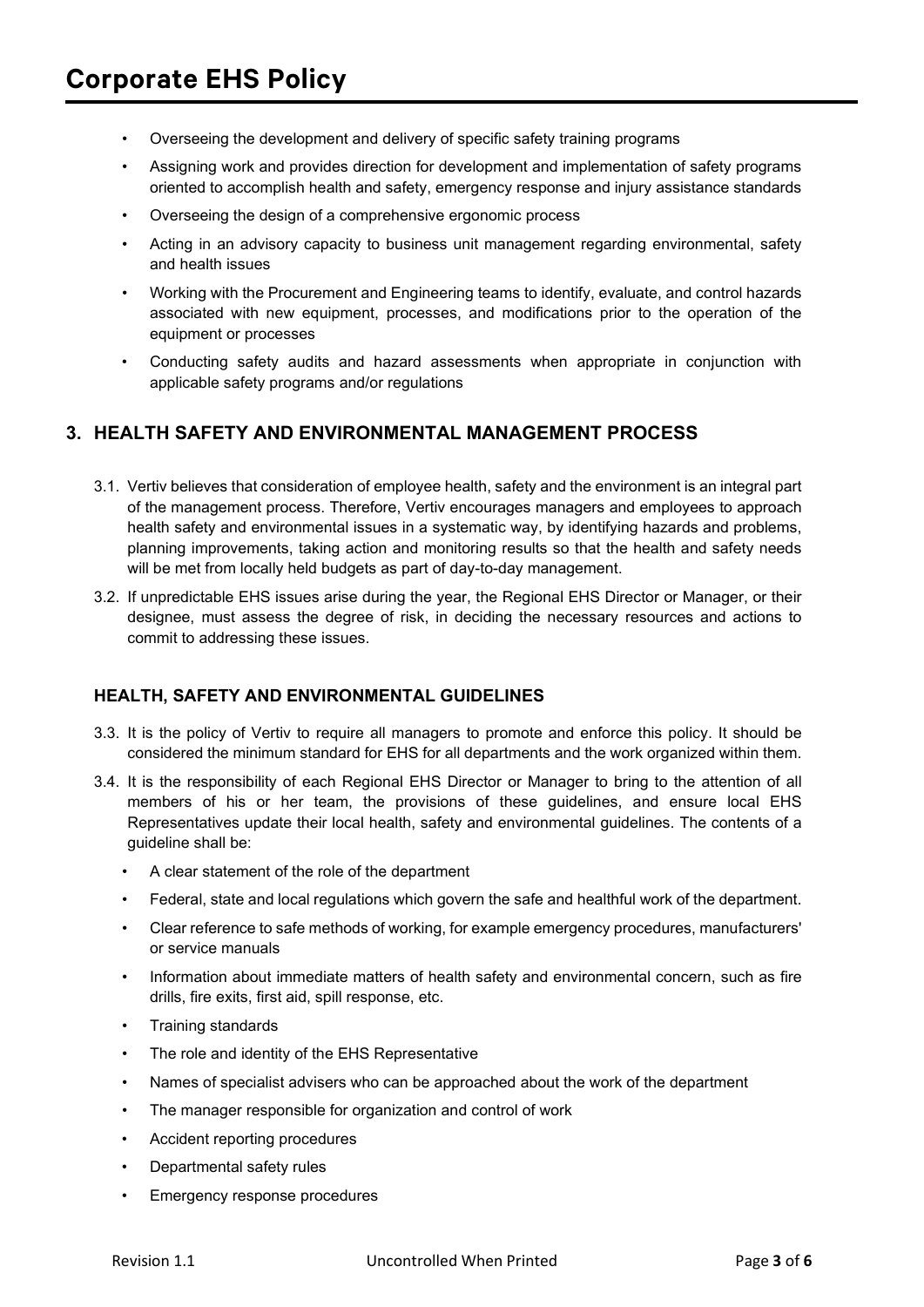## **4. IDENTIFICATION OF ENVIRONMENTAL, HEALTH AND SAFETY HAZARDS**

- 4.1. It is the policy of Vertiv to require a thorough examination of environmental, health and safety performance against established standards in each Manufacturing Facility and Field Service Operations, at least annually and when a new process, equipment or work practice is introduced to the work performed, to determine the existence of workplace hazards and to develop methods to abate them. The technique to be adopted for such examinations will be the safety and or environmental audits. The Audits require review of:
	- Standards laid down in the policy
	- Departmental guidelines
	- Relevant regulations
	- Environmental factors
	- **Staff instructions**
	- Methods of work
	- Contingency plans
	- Recording and reviews of information about accidents and hazards and the assessment of risk
- 4.2. The information obtained by these audits will be used to form the basis of the (Annual EHS Strategic Plan) for the department for the following year and to make necessary changes during the year. Annual audits must be completed before December of each year.
- 4.3. The responsibility for ensuring that audit activity is carried out as part of this policy rests with the Global EHS Director or his/her designee and will be carried out by the EHS organization. Although these audits remain a management responsibility, managers are required as part of this policy to seek the involvement of the appropriate EHS Representative in insuring completion of these audits.
- 4.4. It is the management's responsibility to ensure that any deficiencies highlighted in these audits are addressed and corrected within 30 days after receiving the final audit reports or in accordance with applicable laws. Corrective actions requiring additional time for completion will be evaluated and a final completion date set and monitored.
- 4.5. Managers have responsibility for the elimination of hazards to maintain a safe working environment and shall participate in regular risk assessments that include the following 5 steps:
	- 1. Identify hazards
	- 2. Evaluate and prioritize risks
	- 3. Determine corrective and preventative actions
	- 4. Assign responsibility and implement actions
	- 5. Review outcomes and communicate results

#### **5. ENVIRONMENT, HEALTH and SAFETY REPRESENTATIVES**

5.1. Vertiv will support EHS Representatives in carrying out their role and give all reasonable assistance. EHS Representatives are encouraged to discuss specific environmental, health and safety issues with the relevant heads of their department. They may also formally report hazardous or unsafe conditions to the department leader and will be formally notified of the remedial action taken or planned.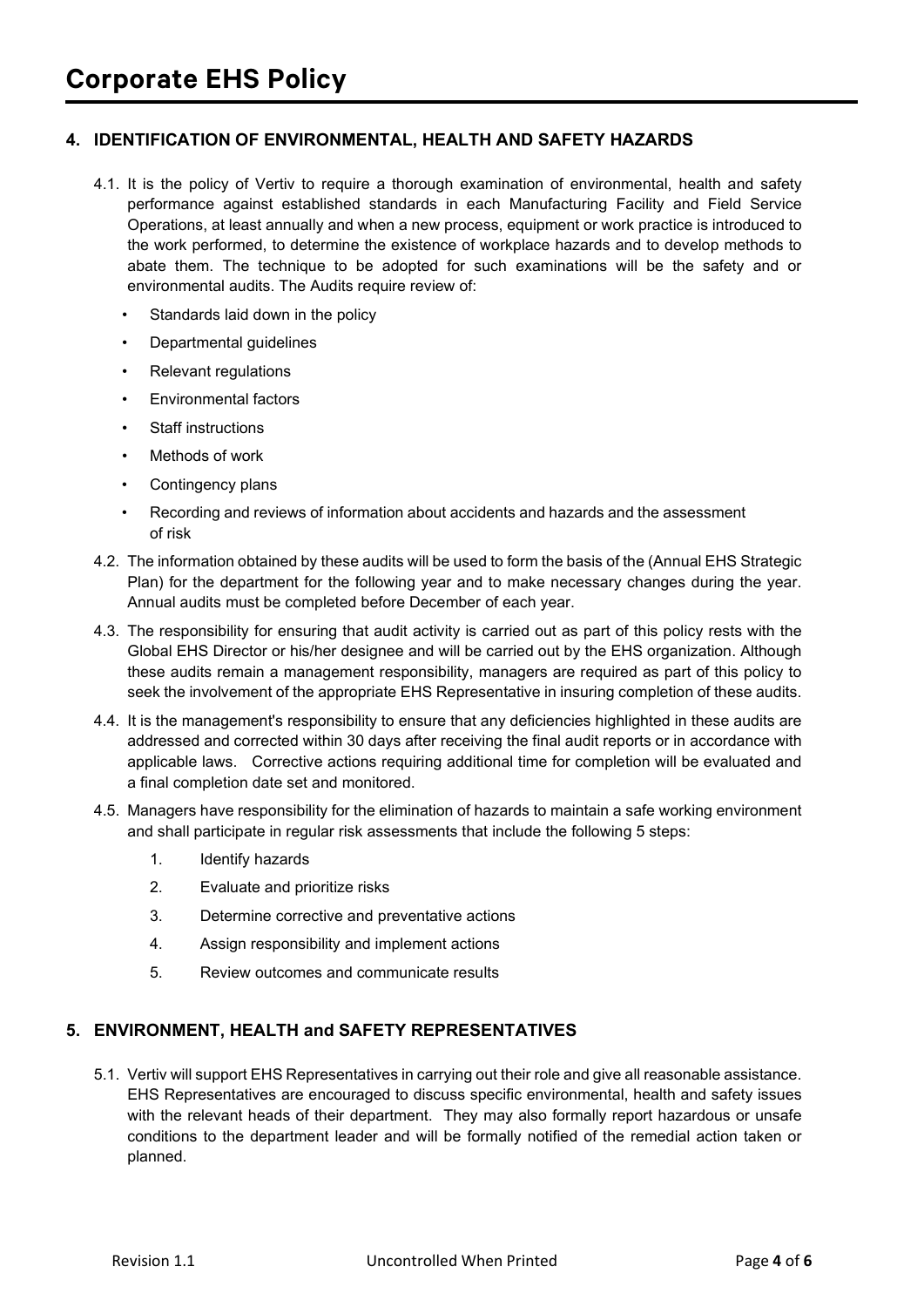# **6. TRAINING**

- 6.1. EHS training shall be incorporated within scheduled training programs, as part of the development of a systematic training plan. EHS training needs will, therefore, be identified and planned for in the same manner as all other training needs.
- 6.2. Four areas of need shall be given special priority:
	- 1. Training for managers, to equip them with an understanding of their responsibilities under this policy and of the role and purpose of EHS Representatives
	- 2. Training for EHS Representatives to enable them to meet their responsibilities
	- 3. Training for all members of staff to acquaint them with the main provisions of the law and its practical implication, the main features of this policy and key safety rules
	- 4. Onboarding and continuing training for staff at all levels to acquaint them with existing and new requirements and hazards

## **7. RECORDS, STATISTICS AND MONITORING**

7.1. The Company operates the SAM (Safety Accident Management) Database for recording, analysis, and presentation of information about accidents, hazard situations and unexpected occurrences. Information obtained from the analysis of accident statistics will be published monthly.

## **8. FIRST AID**

8.1. Vertiv shall make provisions for First Aid and Emergency Response Teams and their training in accordance with local regulations. The EHS Representative is responsible for ensuring the requirements are implemented and for identifying and completing training needs.

## **9. EMERGENCY RESPONSE**

- 9.1. EHS Representatives are responsible for ensuring that the staff receive fire, spill, evacuation, and other emergency response training as required by local law and company best practices. An Emergency Response Coordinator shall be assigned where required by local law, whose duties include:
	- Assisting the EHS Representative in the evaluation of and preparation for potential emergencies
	- Working with local fire, police, EMS and other emergency response authorities in the coordination of outside emergency assistance
	- Preparing for and conducting regular emergency response drills

## **10. CONTROL OF SUBSTANCES HAZARDOUS TO HEALTH**

10.1. The Control of Substances Hazardous to Health requires the local EHS Representative to identify those substances which are in use, and which are hazardous to health (as legally defined) and to assess the risk of those substances. The facility or service area must also provide and use controls to prevent exposure to substances hazardous to health; maintain controls by monitoring exposure or by health surveillance of employees; and provide information, instruction, and training for employees on all these matters. The local EHS Representative is responsible for implementing these requirements.